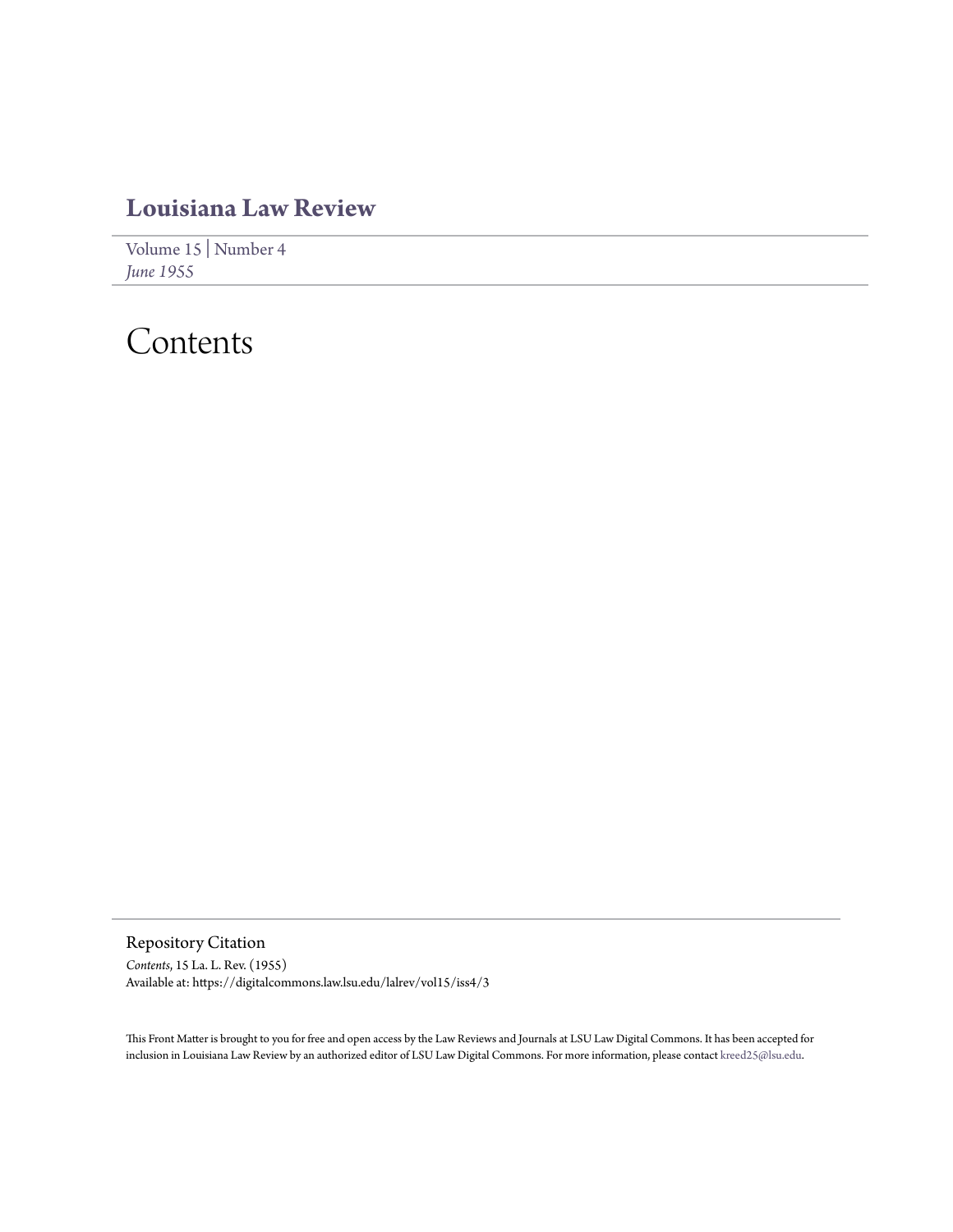## **LOUISIANA LAW REVIEW**

| VOLUME XV | <b>JUNE, 1955</b> | NUMBER 4 |
|-----------|-------------------|----------|
|           |                   |          |

## **CONTENTS**

### *ARTICLES*

THE FRENCH CIVIL CODE AND CONTRACT: A COMPARATIVE ANALYSIS OF FORMATION AND FORM... *Arthur von Mehren* 687 THE LEGAL MARITAL PROPERTY REGIME ACCORDING TO THE *Projet* OF THE FRENCH COMMISSION FOR REVISION OF THE Code *Civil* .................. *Roger Houin* and *Marcel Verrier* 712

#### *COMMENTS*

| ABATEMENT OF ACTIONS IN LOUISIANA 722                 |
|-------------------------------------------------------|
|                                                       |
| OF THE CODE OF CRIMINAL PROCEDURE 731                 |
|                                                       |
|                                                       |
|                                                       |
| AND WRONGFUL DEATH CASES 743                          |
|                                                       |
| ARTICLE 202, LOUISIANA CODE OF CRIMINAL PROCEDURE 749 |
|                                                       |
|                                                       |
| ACQUISITIVE PRESCRIPTION OF SERVITUDES 777            |
|                                                       |

#### *NOTES*

| CONFLICT OF LAWS-Divorce-Jurisdiction (David-Zieseniss<br>v. Zieseniss, N.Y. Sup. Ct. 1954)  809 |  |
|--------------------------------------------------------------------------------------------------|--|
| CONSTITUTIONAL LAW-Constitutionality of Louisiana Direct                                         |  |
| Action Statute-Suits on Out-of-State Contracts Con-                                              |  |
| taining No-Action Clauses (Watson v. Employers Liabil-                                           |  |
| ity Assurance Corp., U.S. 1954)  813                                                             |  |
| CONSTITUTIONAL LAW-Due Process of Law-Fluoridation of                                            |  |
| Water Supply by City (Chapman v. City of Shreveport,                                             |  |
|                                                                                                  |  |
| CONTRACTS-Consideration-Promissory Estoppel (Byerly $v$ .                                        |  |
| Duke Power Co., 4th Cir. 1954)  820                                                              |  |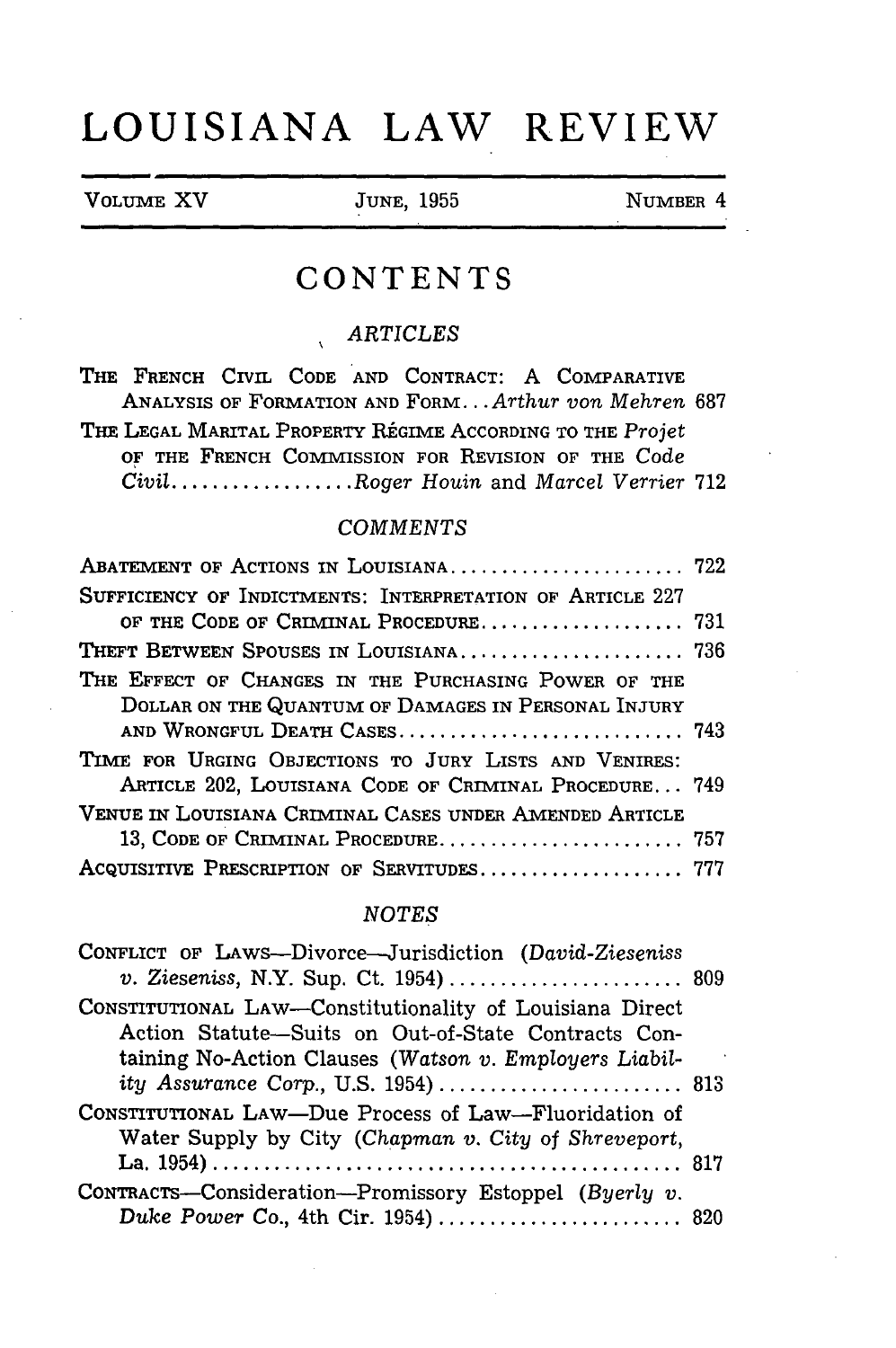|                     | CONTRACTS $-$ Reduction of Oral Agreements to Writing $-$<br>Existence of a Binding Contract (Breaux Brothers Con-    |  |
|---------------------|-----------------------------------------------------------------------------------------------------------------------|--|
|                     | struction Co. v. Associated Contractors, Inc., La. 1954) 824                                                          |  |
|                     | CRIMINAL LAW-Article 27 of the Criminal Code-Attempted                                                                |  |
|                     | CRIMINAL PROCEDURE-Indictment-Bill of Particulars (State                                                              |  |
|                     | FEDERAL PRACTICE-Jurisdiction-Louisiana Watercraft Stat-<br>ute, La. R.S. 13:3479 (1950) (Tardiff v. Bank Line, Ltd., |  |
|                     | FRENCH CIVIL LAW—Sales—Earnest Money (Dumont v. Artz-<br>tein, Cour d'appel de Nancy 1954)  837                       |  |
|                     | INSURANCE-Automobile Liability Policy-Interpretation of<br>Term "Each Accident" (Saint Paul-Mercury Indemnity         |  |
|                     | LOUISIANA PRACTICE-Annulment Decree-Devolutive Appeal<br>after Dismissal of Suspensive Appeal (Ramizest v. Rami-      |  |
|                     | LOUISIANA PRACTICE-Application of the Exception of Res<br>Judicata in Petitory Actions (Brown Land & Royalty Co.      |  |
|                     | LOUISIANA PRACTICE-Filing of Dilatory Exceptions-Waiver<br>of Exception to Jurisdiction Ratione Personae (Garig       |  |
|                     | MINERAL RIGHTS-Cancellation of Lease-Obligation to De-<br>velop (Nunley v. Shell Oil Co., La. App. 1954) 853          |  |
|                     | MINERAL RIGHTS-Interpretation of Lease-Effect of Signing<br>a Division Order (Wilcox v. Shell Oil Co., La. 1954) 855  |  |
|                     | SALES-Redhibitory Action-Action for Breach of Contract-<br>Difference in Prescription Periods (Walton v. Katz &       |  |
|                     | SECURITY DEVICES - Suretyship - Deficiency Judgment Act<br>(The Farmerville Bank v. Scheen, La. App. 1954) 865        |  |
|                     | WORKMEN'S COMPENSATION-Prescription-Occupational Dis-<br>eases (Frisby v. International Paper Co., La. App. 1954) 870 |  |
| <b>BOOK REVIEWS</b> |                                                                                                                       |  |
|                     | JACKSON: Machinery of Justice in England<br>Maynard E. Pirsig 875                                                     |  |
|                     |                                                                                                                       |  |

 $\sim$  $\mathbb{Z}$ 

 $\mathcal{L}^{(1)}$ 

MCDERMOTr: Deskbook on Land Titles and Land Law *Arthur B. Custy* 877 $\mathbf{v}(\mathbf{u}) = \mathbf{v}(\mathbf{v} - \mathbf{u})$  , where

 $\sim$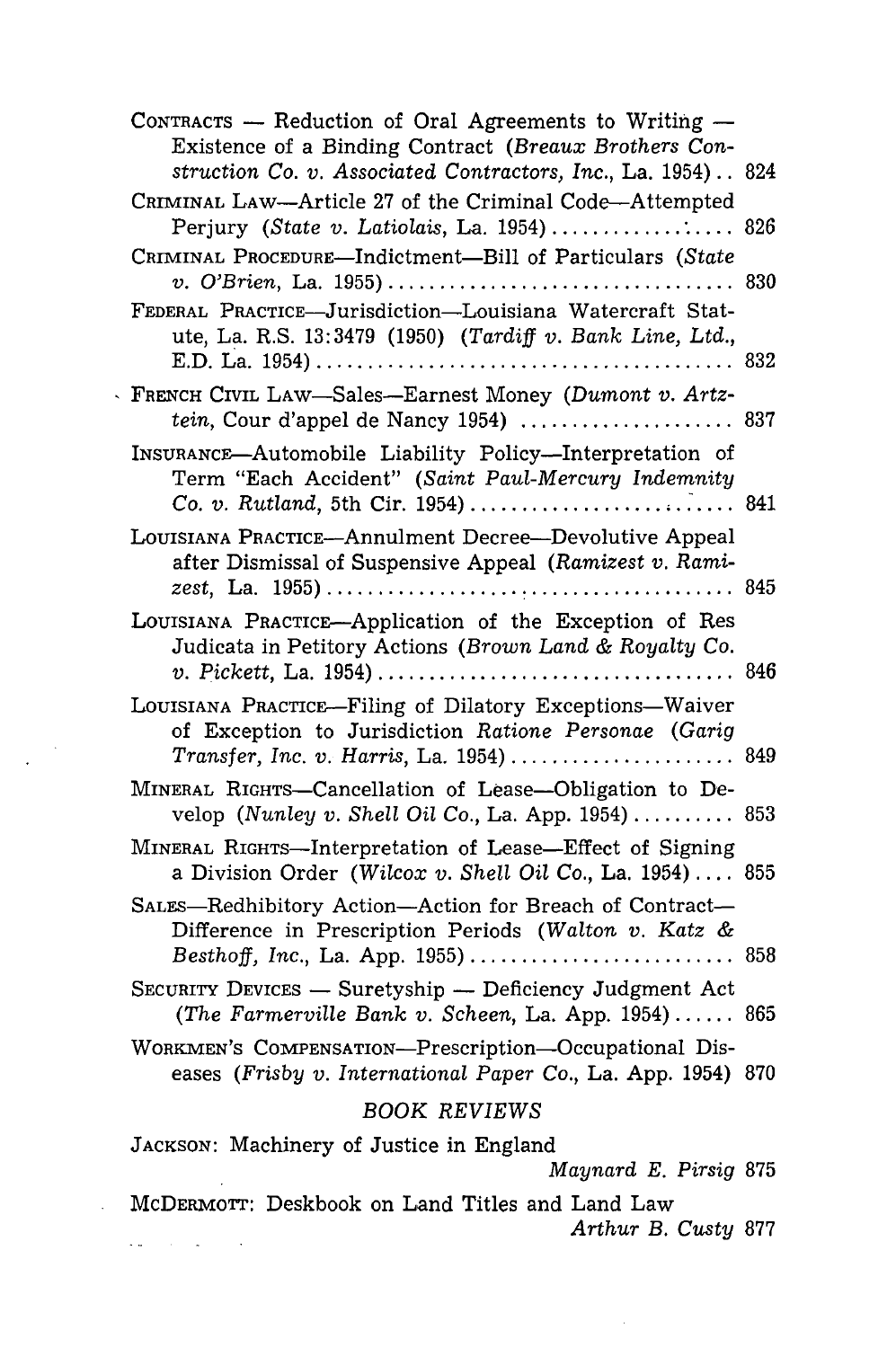**CARSTENS:** Grundgedanken der Amerikanischen Verfassung und ihre Verwirklichung ............. Otto *Kirchheimer* <sup>880</sup> CHALMERS: World Trade Policies....... *Walter A. Chudson* <sup>882</sup> von Lubrow: Reflexionen über Sein und Werden in der Rechtsgeschichte ..................... *Hans Julius* Wolff 885

ATTI **DEL CONGRESSO** INTERNAZIONALE DI **DIRiTTO** ROMANO **E** DI STORIA **DEL DIRITTO,** VERONA 27-28-29-IX-1948

STUDI IN MEMORIA DI EMILIo ALBERTARIO.. *Hans Julius Wolff* <sup>888</sup>

Published in December, February, April and June LOUISIANA LAW REVIEW Baton Rouge **3,** Louisiana-Entered as second-class matter, October 14, **1946,** at the post office at Baton Rouge, Louisiana, under the Act of March **3, 1879.** Copyright, **1955, by** Louisiana Law Review Printed **by** Franklin Press, Inc.

Baton Rouge